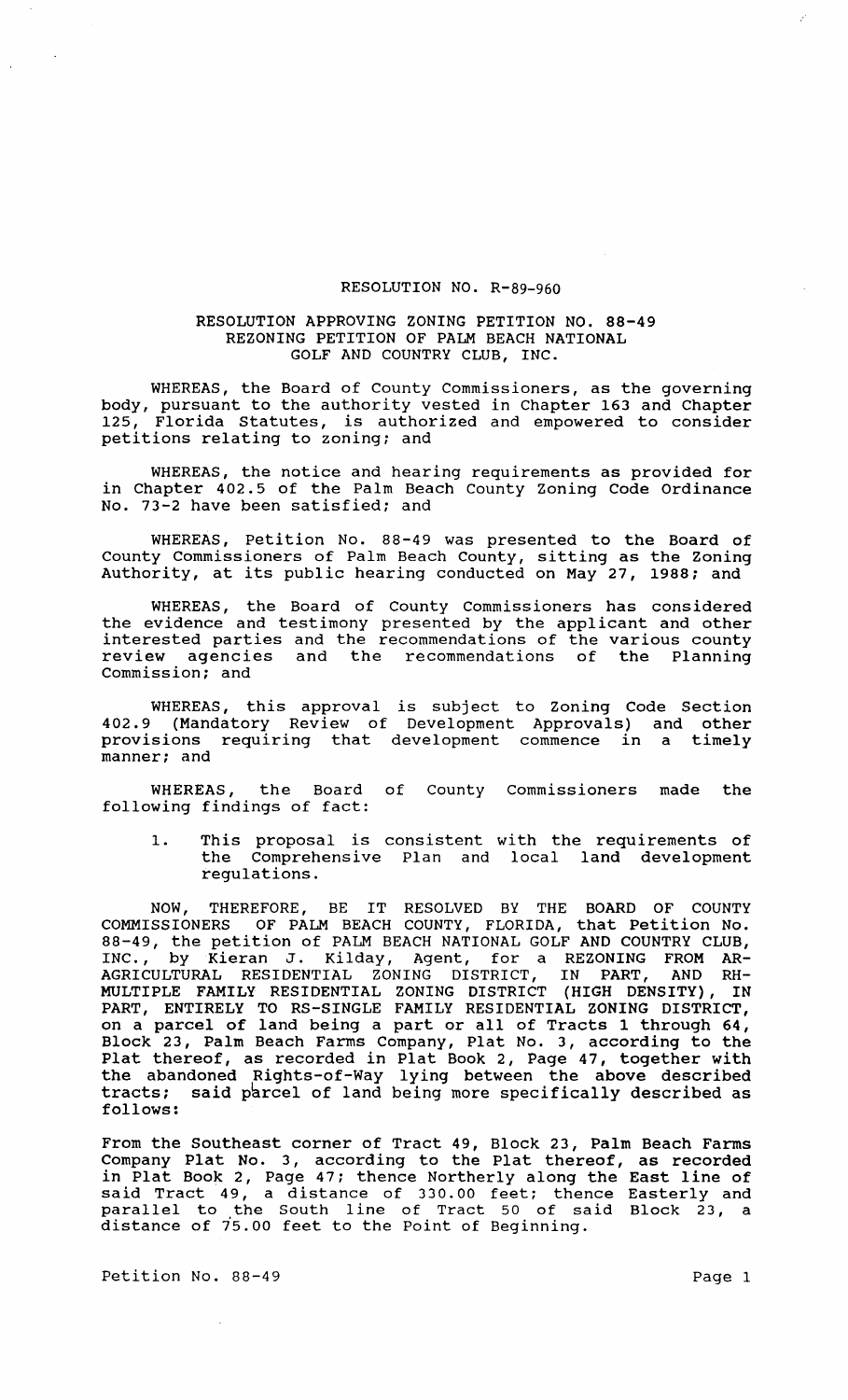Thence, continue Easterly on an assumed bearing of North 90 degrees 00' DO" East, parallel to and 330.00 feet Northerly of the South line of Tract 49 through 64, a distance of 1951.03 feet; thence, South 00 degrees 00' 00" East, a distance of 330.00 feet; thence North 90 degrees 00' DO" East, a distance of 660.00 feet; thence, North 00 degrees 00' DO" East, a distance of 330.00 feet to the Point of Curvature of a Curve Concave to the Northwest, having a central angle of 30 degrees 00' 00", a radius of 500.00 feet and a long chord bearing of North 75 degrees 00' DO" East; thence, Northeasterly along the arc of said curve, a distance of 261.80 feet to the Point of Tangency; thence, North 60 degrees 00' 00" East, a distance of 50.00 feet to the point of Curvature of a Curve to the right, having a central angle of 60 degrees 00' 00" and a radius of 247.39 feet. thence, Easterly along the arc of said curve, a distance of 259.07 feet to the Point of Tangency; thence South 60 degrees 00' 00" East, a distance of 50.00 feet to the Point of Curvature of a Curve to the left having a central angle of 30 degrees 00'00" and a radius of 500.00 feet; thence, Southeasterly along the arc of said curve, a distance of 261.80 feet to the Point of Tangency; thence North 90 degrees 00' 00" East, a distance of 92.56 feet to the Point of Curvature of a Curve to the left, having a central angle of 12 degrees 15' 53" and a radius of 1000.00 feet; thence Easterly along the arc of said curve, a distance of 214.06 feet to the Point of Tangency; thence North 77 degrees 44' 07" East, a distance of 243.60 feet to the Point of Curvature of a Curve to the left, having a central angle of 51 degrees, 10' 12" and a radius of 250.00 feet; thence Northeasterly along the arc of said curve, a distance of 223.27 feet to the Point of Tangency; thence North 26 degrees 33' 55" East, a distance of 746.13 feet to the Point of Curvature of a East, a distance of 740.15 feet to the formt of carvacure of a and a radius of 500.00 feet; thence Northerly along the arc of said curve, a distance of 231.83 feet to the Point of Tangency; thence North 00 degrees 00' 00" East, a distance of 91.96 feet to the Point of Curvature of a Curve to the left having a central angle of 90 degrees 00' 00" and a radius of 50.00 feet; thence Northwesterly along the arc of said curve, a distance of 78.54 feet to the Point of Tangency; thence North 90 degrees 00'" West, a distance of 45.00 feet to the Point of Curvature of a mese, a distance of 45.00 feed to the forme of carvacure of a and a radius of 506.57 feet; thence Southwesterly along the arc of said curve, a distance of 221.03 feet to the Point of Tangency; thence South 65 degrees 00' 00" West, a distance of 380.00 feet to the Point of Curvature of a Curve to the right, having a radius of 180.00 feet and a central angle of 180 degrees 00' 00"; thence Northwesterly along the arc of said curve, a distance of 565.48 feet to the Point of Tangency; thence North degrees 00<sup>1</sup> 00" East, a distance of 380.00 feet to the Point of Curvature df a Curve to the left, having a central angle of 65 degrees 00' 00" and a radius of 227.29 feet; thence Northeasterly along the arc of said curve, a distance of 257.85 feet to the Point of Tangency; thence North 00 degrees 00' 00" West, a distance of 175.20 feet to the Point of Curvature of a Curve to arbeance of 179.20 feed to the foind of carvacare of a curve to<br>the left, having a central angle of 90 degrees 00'00" and a radius of 50.00 feet; thence Northwesterly along the arc of said curve, a distance of 78.54 feet to the Point of Tangency; thence North 90 degrees DO' 00" West, a distance of 1480 feet to

Petition No. 88-49 Page 2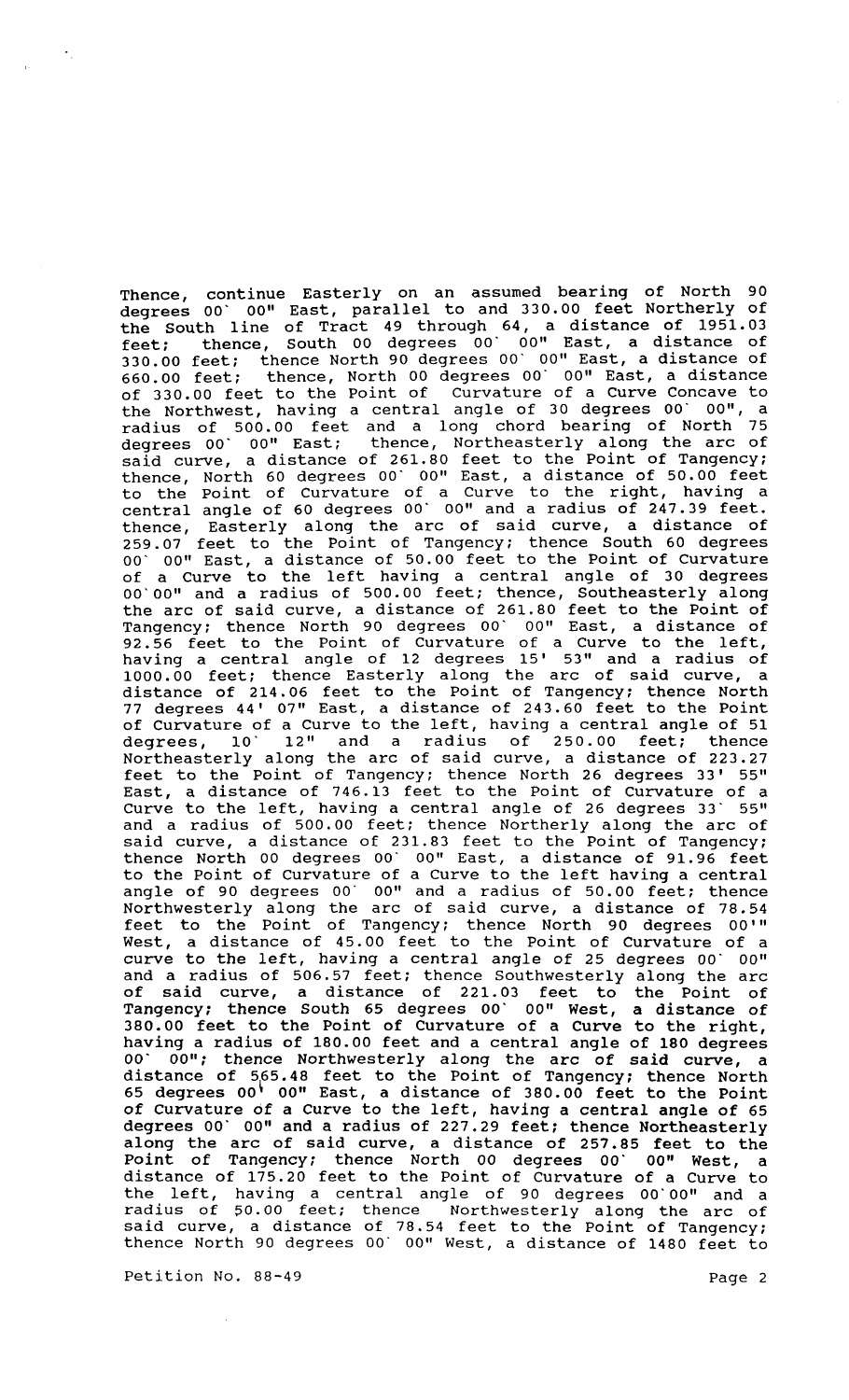the Point of Curvature of a Curve to the left having a central angle of 90 degrees 00' 00" and a radius of 50.00 feet; thence Southwesterly along the arc of said curve, a distance of 78.54 feet to the Point of Tangency: thence South 00 degrees 00' 00" West, a distance of 500.00 feet to the Point of Curvature of a Curve to the right, having a central angle of 180 degrees 00' 00" and a radius of 330.00 feet: thence Westerly along the arc of said curve, a distance of 1036,72 feet to the Point of Tangency: thence North 00 degrees 00' 00" West, a distance of 500.00 feet to the Point of Curvature of a Curve to the left having a central angle of 90 degrees 00' 00" and a radius of 50.00 feet: thence Northwesterly, along the arc of said curve, a distance of 78.54 feet to the Point of Tangency: thence North 90 degrees 00' 00" West, a distance of 1507.22 feet to the Point of Curvature of a Curve to the left having a central angle of 126 degrees 20' 00" and a radius of 100.00 feet: thence southwesterly along the arc of said curve, a distance of 220.49 feet to the Point of Tangency: thence South 36 degrees 20' 00" East, a distance of rangency, energe beach so acqueed it. There, in the right, having a central angle of 180 degrees 00' 00" and a radius of 180.00 feet: thence, Southwesterly along the arc of said curve, a distance of 565.48 feet to the Point of Tangency: thence North 36 degrees 20' 00" West, a distance of 1050.00 feet: thence South 00 degrees 00' 00" West, a distance of 1659.63 feet to the *Point* of Curvature of a Curve to the left, having a central angle of 90 degrees 00' 00" and a radius of 50.00 feet: thence Southeasterly along the arc of said curve, a distance of 78.54 feet to the Point of Tangency and the Point of Beginning.

Less, however, a parcel of land lying in Tracts 44 through 47 and Tracts 50 through 53, Block 23, The Palm Beach Farms Company and fracts so through ss, sitch 2s, the runk beach further company<br>Plat No. 3, according to the Plat thereof as recorded in Plat Book 2, Page 47, being specifically described as follows:

From the Southwest corner of Tract 49 said Block 23, go due East along an assumed bearing, a distance of 355.00 feet: thence due North, a distance of 495.00 feet to the Point of Beginning. said Point of Beginning being, a distance of 115.00 feet due North of the P.R. M that is 35.00 feet due South of the Northeast corner of Lot 92, Palm Beach National Golf and Country Club Estates Plat No.1 according to the Plat thereof as recorded *in* Plat Book 27, Page 144; thence continue due North, a distance of 40.00 feet to the Point of Curvature of a Curve concave to the Northwest having a central angle of 56 degrees 36' 58" and a radius of 146.74 feet: thence Northeasterly along the arc of said curve a distance of 145.00 feet to the Point of Tangency; thence North 33 degrees 23' 02" East, a distance of 214.37 feet to the Point of Curvature of a Curve to the right having a central angle of 56<br>degrees 36' 58" and a radius of 180.00 feet: thence degrees 36' 58" and a radius of 180.00 feet; thence Northeasterly along the arc of said curve, a distance of 177.86 feet to the Point of Tangency: thence due East, a distance of 476.00 feet to the Point of Curvature of a Curve to the right having a central angle of 172 degrees 42' 36" and a radius of 120.00 feet: thence Southerly along the arc of said curve, a distance of 361. 72 feet to the Point of Tangency: thence South 82 degrees 42' 36" West, a distance of 792.72 feet to a point on a curve concave to the Northwest having a central angle of 30 degrees 47" 43" and a radius of 186.74 feet: thence

Petition No. 88-49 Page 3

 $\gamma_{\rm s}$